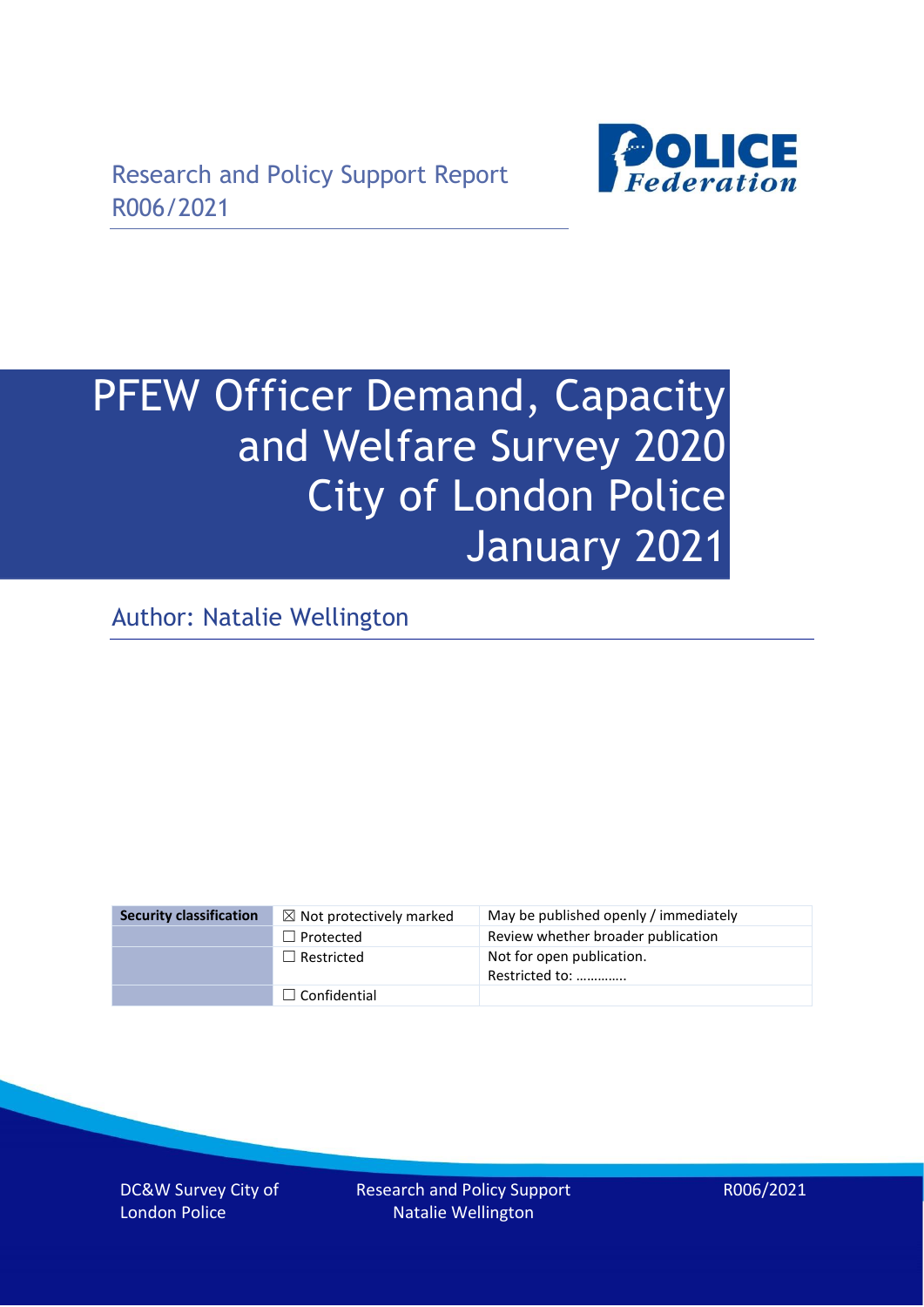# **CONTENTS**

| 4.          |                                                            |  |
|-------------|------------------------------------------------------------|--|
| 5.          |                                                            |  |
| 6.          |                                                            |  |
| $7_{\cdot}$ | ORGANISATIONAL SUPPORT FOR MENTAL HEALTH AND WELLBEING  17 |  |
| 8.          |                                                            |  |
|             |                                                            |  |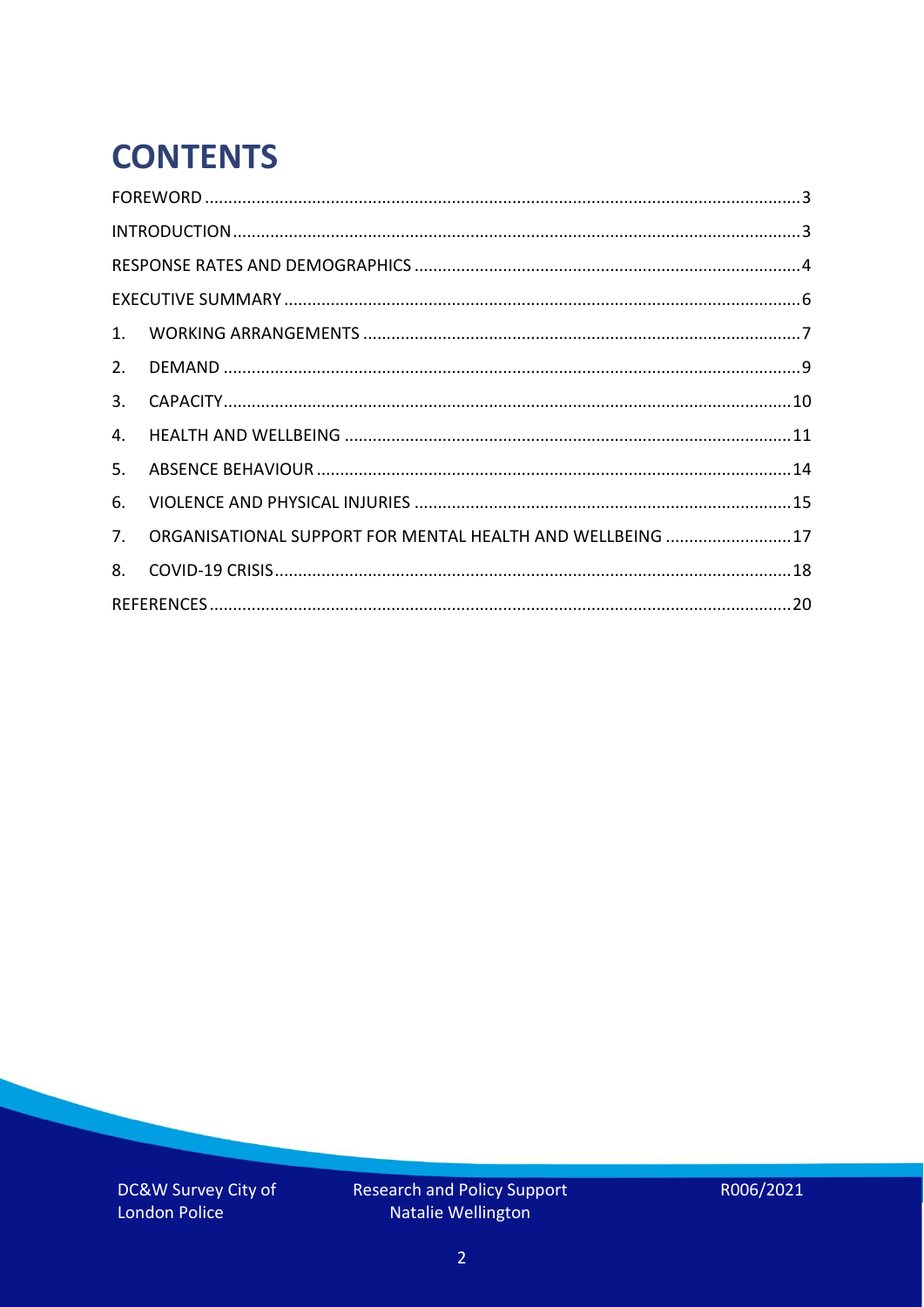### <span id="page-2-0"></span>**FOREWORD**

### <span id="page-2-1"></span>**INTRODUCTION**

The Demand, Capacity and Welfare Survey is a biennial survey that started in 2016. This was in response to unprecedented budgetary cuts and a 14% fall in officer numbers over a seven year period from a high of 142,056 in 2009 to 122,748 in March 2016. <sup>i</sup> Evidence from a focus group study conducted by the PFEW<sup>ii</sup> also highlighted that these reductions may have been having a negative effect on officers' individual wellbeing. It was within this context that the Police Federation of England and Wales (PFEW) began a biennial Demand, Capacity and Welfare Survey. The 2020 PFEW Demand, Capacity and Welfare Survey is the third iteration of the survey. Due to the current global health crisis we have included questions specific to COVID-19, in order to help us to better understand the impacts of working within the police service during this crisis and officers' experiences on the ground. We have reported personal impacts in a specific section and organisational impacts are reported at contextually appropriate points throughout the report, to enable comparisons with other relevant items (for example we have included the results for the question asking whether COVID-19 has had an impact on single-crewing within the same section as the results for the question regarding frequency of single-crewing).

This report provides a summary of responses to key questions from the 2020 PFEW Officer Demand, Capacity and Welfare Survey from respondents in City of London Police.

Where appropriate, details of average responses from previous years, or the police service as a whole, are also presented.<sup>1</sup> However, differences across these figures have not been tested to assess whether they are statistically significant;<sup>2</sup> therefore, any and all differences reported are for guidance only and must be treated with caution. When comparing forcelevel data across years, a dash (–) is used, when applicable, to indicate where a force report was not provided due to small sample sizes.

Please be aware that the total number of responses for each item may vary slightly as not all items were answered by all respondents, and all percentages are rounded to the nearest

DC&W Survey City of London Police

 $1$  Data were weighted at a national level on the basis of respondents' force to ensure that each force were proportionally represented within the national sample; no weightings were applied at a force level. More information about weightings can be found in the 2020 Technical Annex R098/2020.

 $2$  As all the data are derived from samples of the population, rather than the whole population, percentage figures calculated are strictly speaking estimates, rather than exact measures. This means that every figure has a margin of error associated with it. Hence a very small percentage difference year on year may be due to sampling, rather than to actual changes.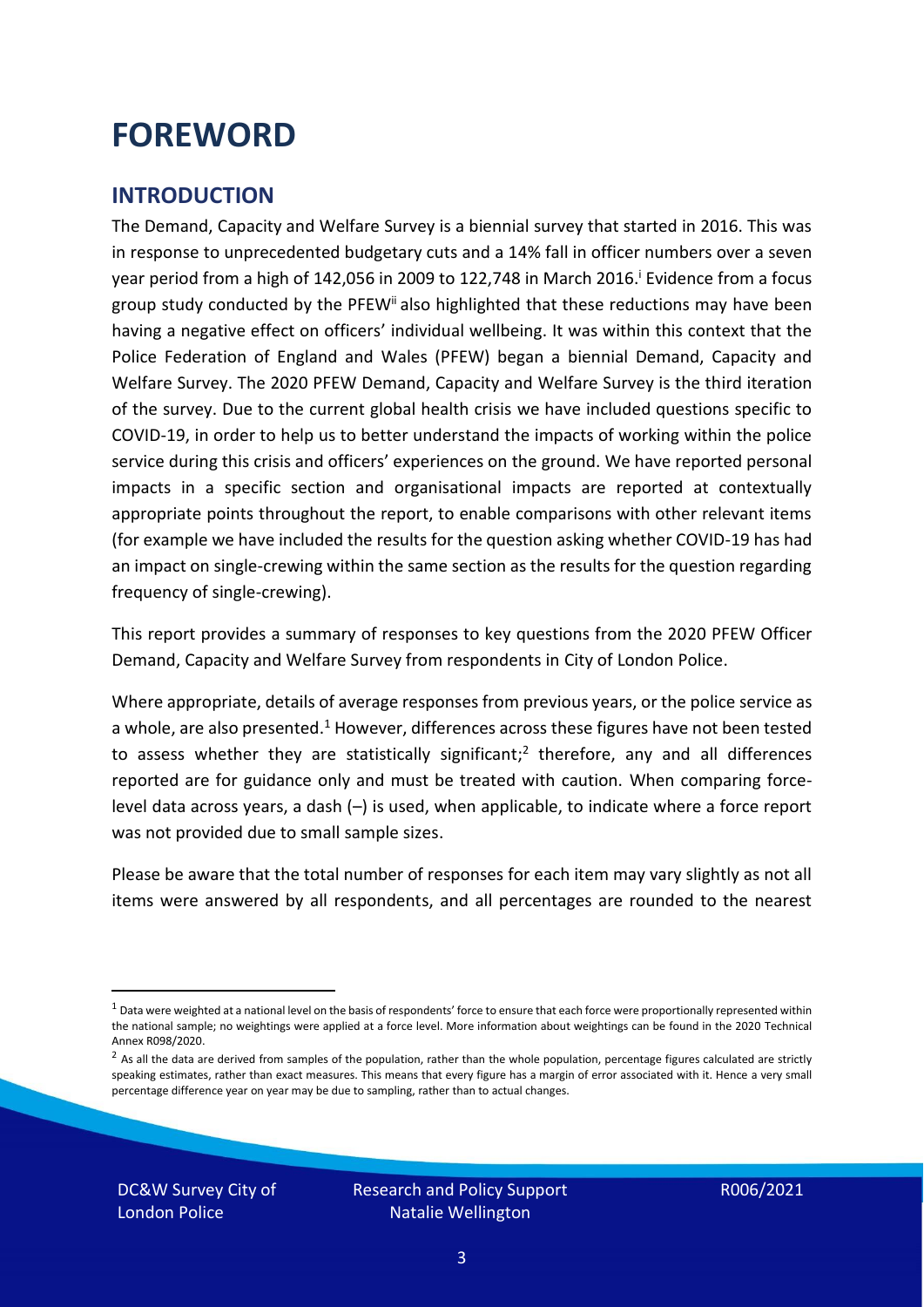whole number. In addition, the actual differences between any and all groups may be quite small, and these details should be considered when interpreting the data.

#### <span id="page-3-0"></span>**RESPONSE RATES AND DEMOGRAPHICS**

Survey responses were gathered over a seven-week period between October and November 2020. All officers of the federated ranks in England and Wales were eligible to participate. Analyses were conducted on a sample of 12,471 responses drawn from all 43 forces across England and Wales. The national response rate for the 2020 survey was 10%.

Overall, 3% of respondents (n=423) to the survey declined to state which force they belonged to. These responses have been included within the national data but are excluded from force-level analyses.<sup>3</sup>

96 responses were received from City of London Police, representing a response rate of around 13% (based on March 2020 Home Office figures of officer headcount).<sup>iii</sup> The margin of error for this report has been calculated using the size of the sample and population. At a 95% confidence level, this force report has a 9% margin of error. If the margin of error is less than 5%, it can be considered to be within the normal bounds of academic rigour.<sup>4</sup> If this threshold has not been met, the results from this report must be interpreted with caution.

67% of responses from City of London Police were received from male officers and 29% of responses were from female officers. The other 3% preferred not to say or identified in another way. In regards to rank, 71% of respondents from City of London Police were Constables, 20% were Sergeants, 3% were Inspectors, and 5% were Chief Inspectors. 10% of responses from City of London Police were received from Black and Minority Ethnic (BME) officers.

DC&W Survey City of London Police

<sup>&</sup>lt;sup>3</sup> Please see the 2020 Technical Annex R098/2020 for excluded cases.

<sup>&</sup>lt;sup>4</sup> The generally accepted academic standards is a 95% confidence level with a 5% (or less) margin of error.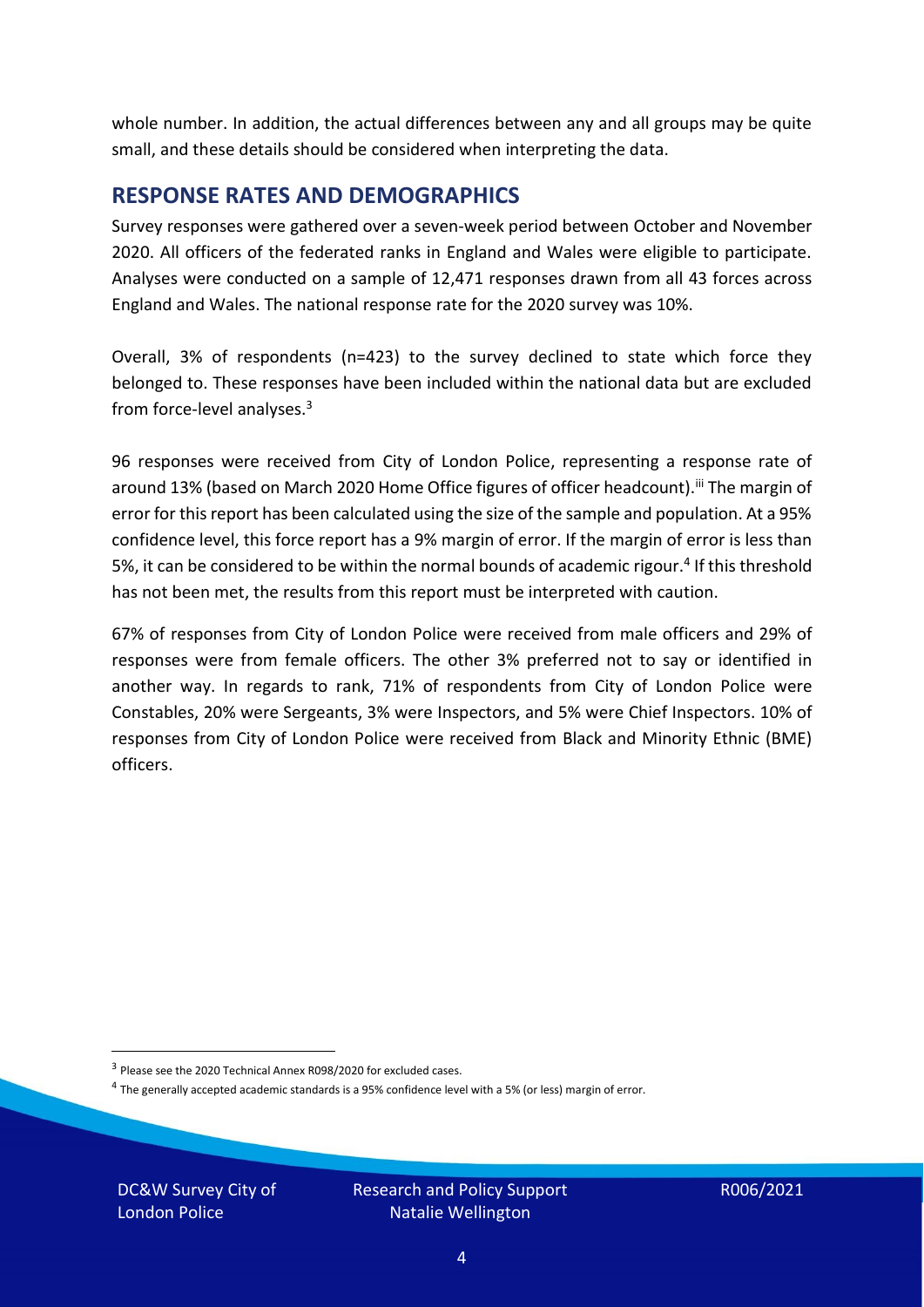### **INFOGRAPHIC**

### **Who responded?**

**96** responses were received from City of London Police, representing a **13%** response rate.



DC&W Survey City of London Police

Research and Policy Support Natalie Wellington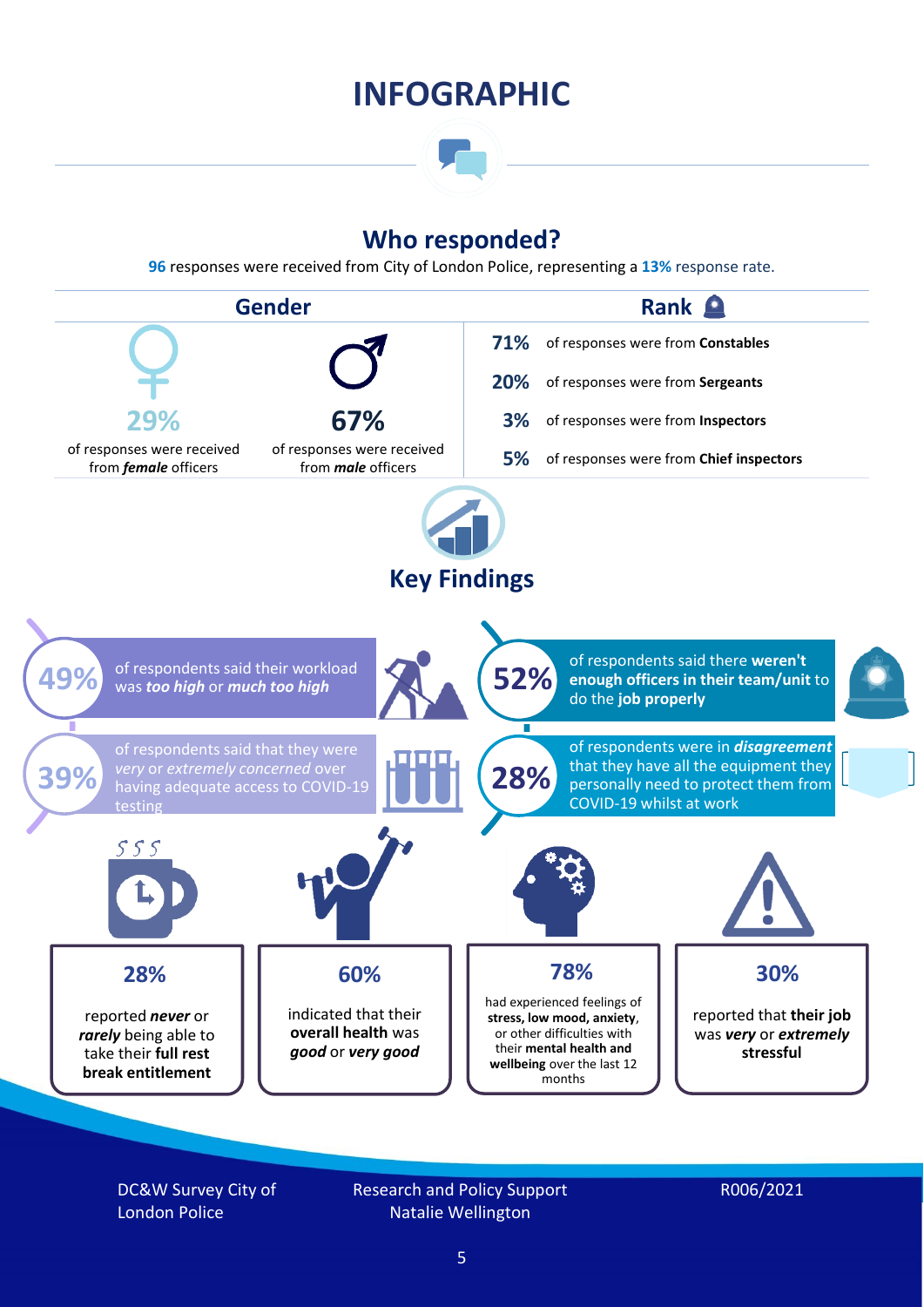### <span id="page-5-0"></span>**EXECUTIVE SUMMARY**

- **96** responses were received from City of London Police, representing a response rate of around **13%**.
- The average (mean) rating for **overall job satisfaction** for respondents was **6/10**.
- **23%** reported being **single-crewed** *often* or *always* and **13%** reported being **singlecrewed** *more often* due to **COVID-19**.
- **28%** of respondents reported *never* or *rarely* being able to take their **full rest break entitlement**; *lower than* the proportion in 2018 (36%).
- **49%** of respondents reported that their **workload** is currently *too high*, or *much too high*; *lower than* the proportion in 2018 (51%).
- **52%** of respondents said there **weren't enough officers in their team/unit** to do the **job properly**.
- The average (mean) **overall life satisfaction** rating was **6/10**. This can be compared to the national average of 6/10.
- **60%** of respondents indicated that their **overall health** was *good* or *very good.*
- **30%** of respondents said that they viewed their job as *very* or *extremely* **stressful**. This was *higher than* the proportion in 2018 (29%).
- **78%** of respondents indicated that they had **experienced feelings of stress, low mood, anxiety, or other difficulties with their health and wellbeing** over the last 12 months.
- **7%** of respondents reported that they had suffered **one or more injuries**that required medical attention as a result of **work-related violence** in the last year.
- **6%** of respondents reported that they had suffered **one or more injuries**that required medical attention as a result of **work-related accidents** in the last year.
- **30%** of respondents reported that they were *very* or *extremely worried* about the **impact that the COVID-19 crisis will have on them personally**.
- **5%** of respondents reported that they *have* or *have had* **COVID-19** confirmed by a positive antigen or antibody test.
- **28%** of respondents reported that they *disagreed* or *strongly disagreed* that they **have all the equipment they personally need to protect them from COVID-19 whilst at work**.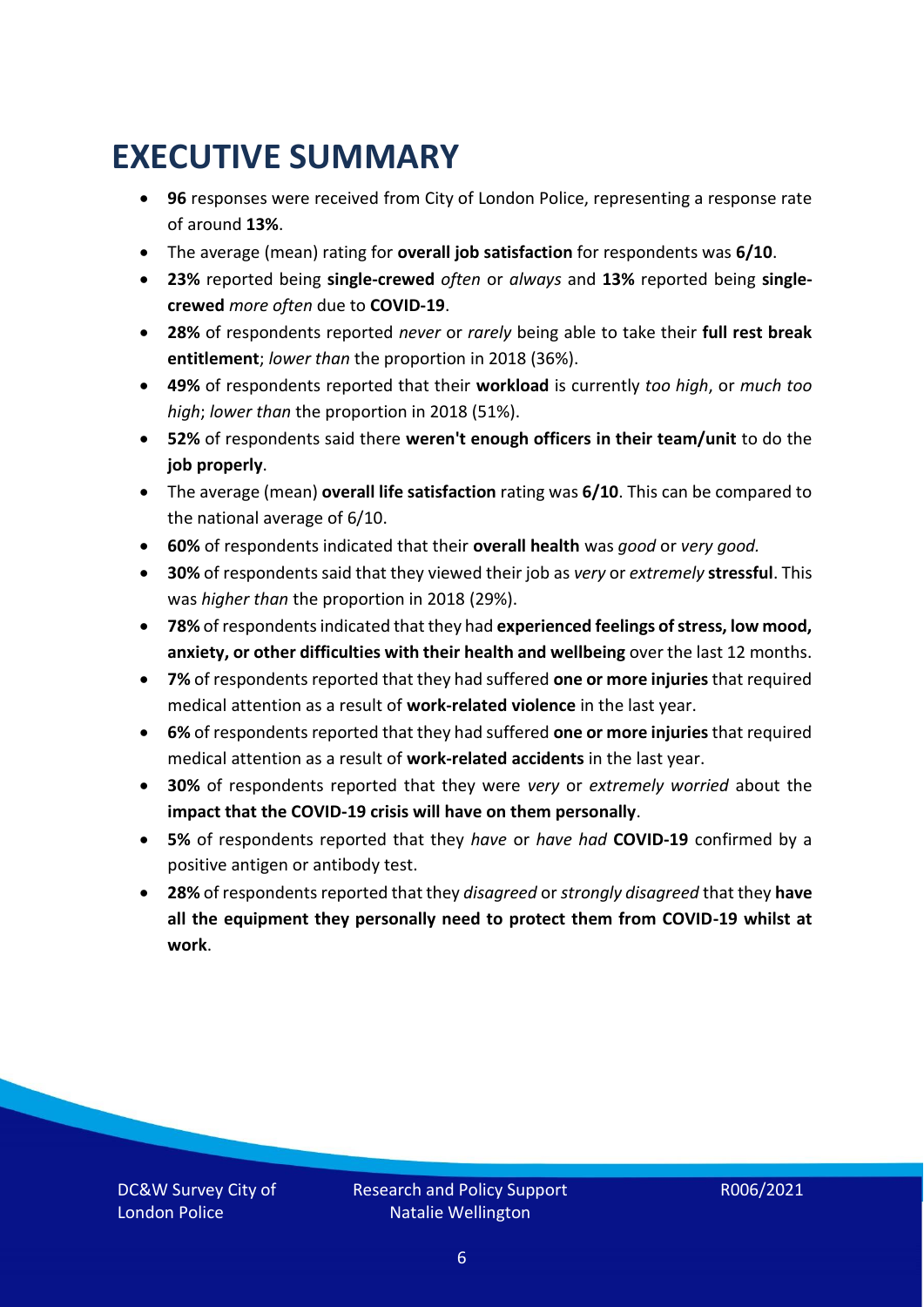### <span id="page-6-0"></span>**1. WORKING ARRANGEMENTS**

### **1.1. OVERALL JOB SATISFACTION**

Respondents were asked to rate their overall job satisfaction between 0 and 10, where 0 was 'not at all satisfied' and 10 was 'completely satisfied.' The average (mean) rating for overall job satisfaction for respondents from City of London Police was 6/10 (range 0-10), with 37% of respondents reporting an overall job satisfaction rating of *4* or *less*. This can be compared to the national average of 5/10 (range 0-10), and 37% of respondents reporting an overall job satisfaction rating of *4* or *less*.

### **1.2. SHIFT LENGTH**

1% of respondents from City of London Police reported that their formal shift duration was more than the 8-10 hours advised by the Health and Safety Executive<sup>iv</sup> and the Police Negotiating Board,<sup>v</sup> and 1% of respondents indicated a shift length of 12 hours or *more*. 9% of the national sample indicated that their formal shift duration was more than 8-10 hours, and 7% indicated a shift length of *12 hours* or *more*. 5

#### **1.3. SINGLE-CREWING**

Among respondents from City of London Police, for whom this item was applicable, 23% reported being single-crewed either *often* or *always* over the previous 12-month period. This can be compared with 58% of respondents from the national sample.<sup>6</sup>

Due to COVID and the social distancing regulations implemented by the UK government, forces may have changed their normal operational procedures around crewing in order to reduce opportunities for infection between colleagues. The NPCC released guidance stating that when officers are double crewed a surgical Type IIR face mask should be worn in an enclosed space, such as a vehicle or personnel carrier, when social distancing cannot be achieved.<sup>vi</sup> However, some of the units may have decided to reduce the risk further by limiting double crewing or placing officers in bubbles. As such, in this year's iteration of the survey we wanted to ask an additional query about COVID-19 in relation to crewing levels, to see if crewing levels were affected by this. The findings were that 13% from City of London Police reported being single-crewed *more often* due to COVID-19.

 $<sup>6</sup>$  Respondents that reported not applicable were removed from force-level and national analysis.</sup>

DC&W Survey City of London Police

<sup>&</sup>lt;sup>5</sup> Respondents that reported not applicable were removed from force-level and national analysis.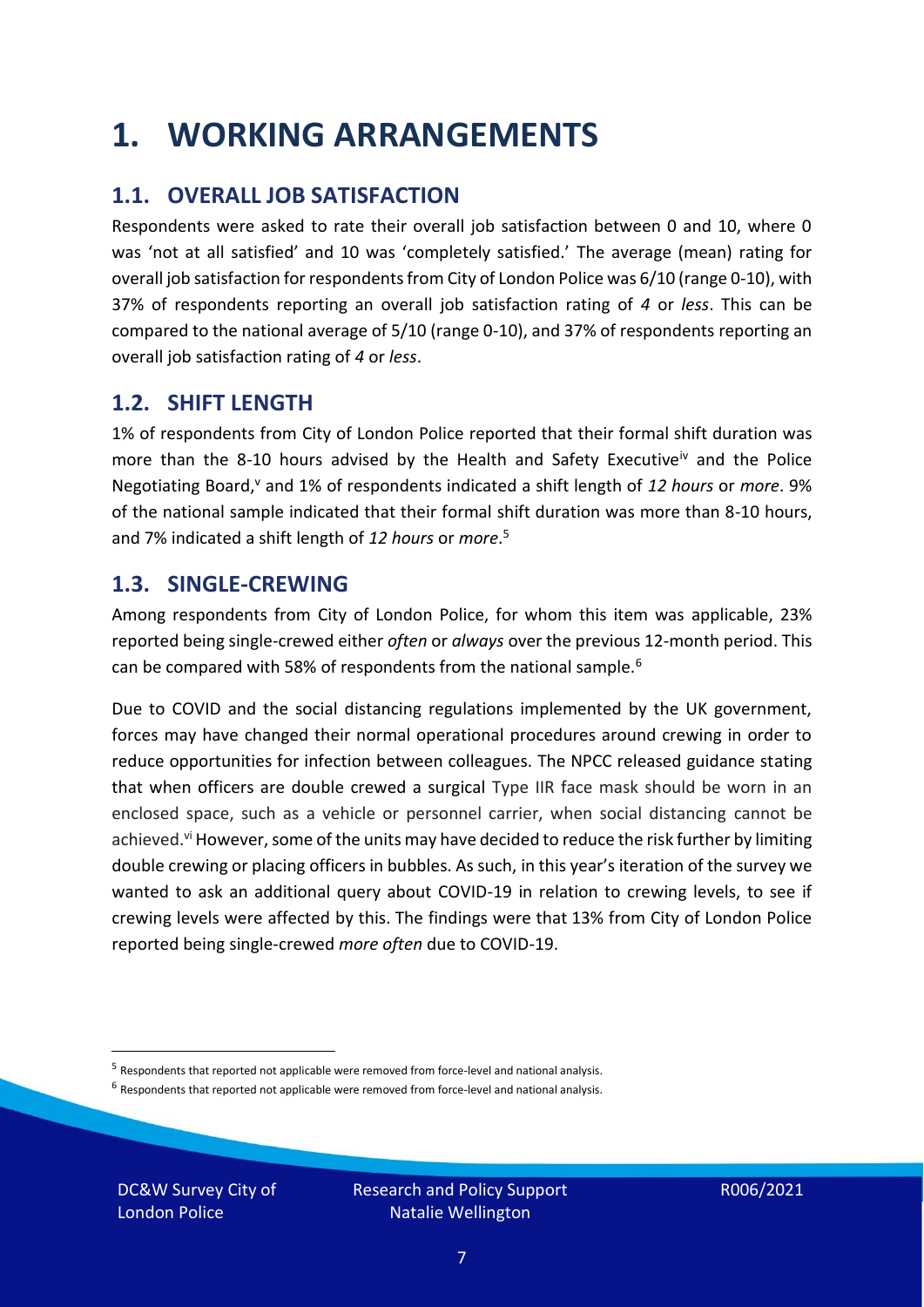### **1.4. BREAKS, REST DAYS AND ANNUAL LEAVE**

28% of respondents from City of London Police reported *never* or *rarely* being able to take their full rest break entitlement, and 70% reported having had *two* or *more* rest days cancelled in the previous 12-month period. Furthermore, 46% of respondents from City of London Police told us that they had a request for annual leave refused *once* or *more* in the previous 12-month period.

Historical comparisons for items relating to breaks, rest days and annual leave for City of London Police, are also provided in *Table 1* below.

| Table 1: Force level figures for breaks, rest days<br>and annual leave                                       | 2016 | 2018 | 2020 |
|--------------------------------------------------------------------------------------------------------------|------|------|------|
| Reported being never or rarely able to take full<br>rest break entitlement                                   | 43%  | 36%  | 28%  |
| Reported having two or more rest days<br>cancelled in the previous 12 months                                 | 82%  | 81%  | 70%  |
| Reported having a request for annual leave<br>refused once or more in the previous 12<br>months <sup>7</sup> | 85%  | 52%  | 46%  |

DC&W Survey City of London Police



<sup>&</sup>lt;sup>7</sup> Please note, there were moderate changes to the question wording and response scale for this item between the 2016 and 2018 iterations of this survey. Please take this into consideration when interpreting any and all differences in the findings between these years, as altering the way in which a question is framed may unintentionally affect the way in which an individual responds.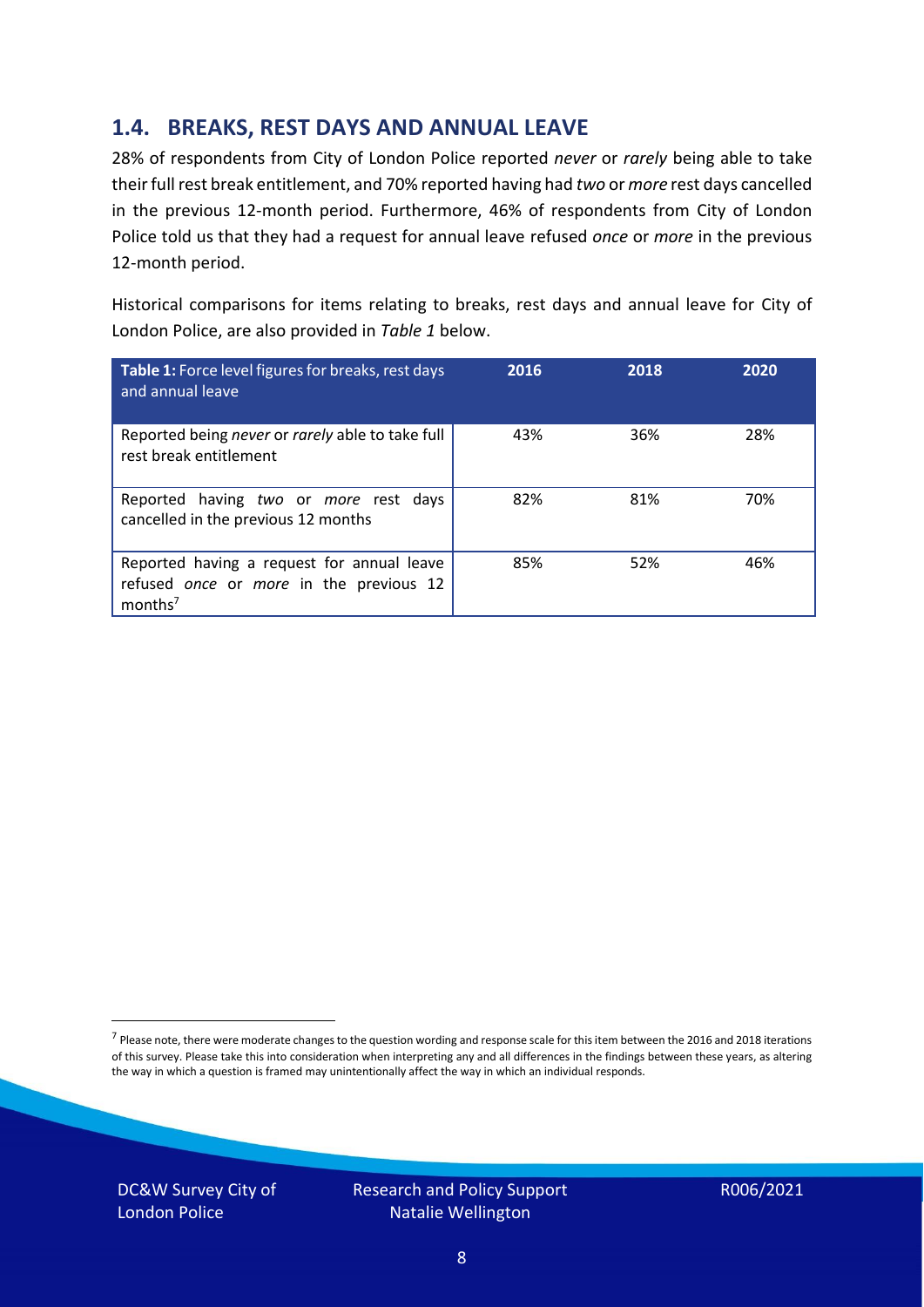### <span id="page-8-0"></span>**2. DEMAND**

### **2.1. WORKLOAD**

49% of respondents from City of London Police told us that their workload is currently *too high*, or *much too high*. An historical comparison for both national and local proportions for workload are displayed in *Table 2* below.

| Table 2: Proportion of respondents reporting<br>that their workload was too high or much too<br>high in the previous 12-month period | 2016 | 2018 | 2020 |
|--------------------------------------------------------------------------------------------------------------------------------------|------|------|------|
| Force-level figures                                                                                                                  | 49%  | 51%  | 49%  |
| <b>National figures</b>                                                                                                              | 66%  | 72%  | 60%  |

### **2.2. AMOUNT AND PACE OF WORK**

60% of respondents from City of London Police *disagreed* or *strongly disagreed* that they generally have enough officers to manage all the demands being made on them as a team/unit.

Furthermore, 32% *agreed* or *strongly agreed* that they had enough time to engage in proactive policing in their team/unit. An historical comparison for both national and local proportions for this item are displayed in *Table 3* below.

| <b>Table 3: Proportion of respondents reporting</b><br>that they agreed or strongly agreed that they<br>had enough time to engage in proactive<br>policing in their team/unit | 2016 | 2018 | 2020 |
|-------------------------------------------------------------------------------------------------------------------------------------------------------------------------------|------|------|------|
| Force-level figures                                                                                                                                                           | 15%  | 18%  | 32%  |
| <b>National figures</b>                                                                                                                                                       | 13%  | 9%   | 14%  |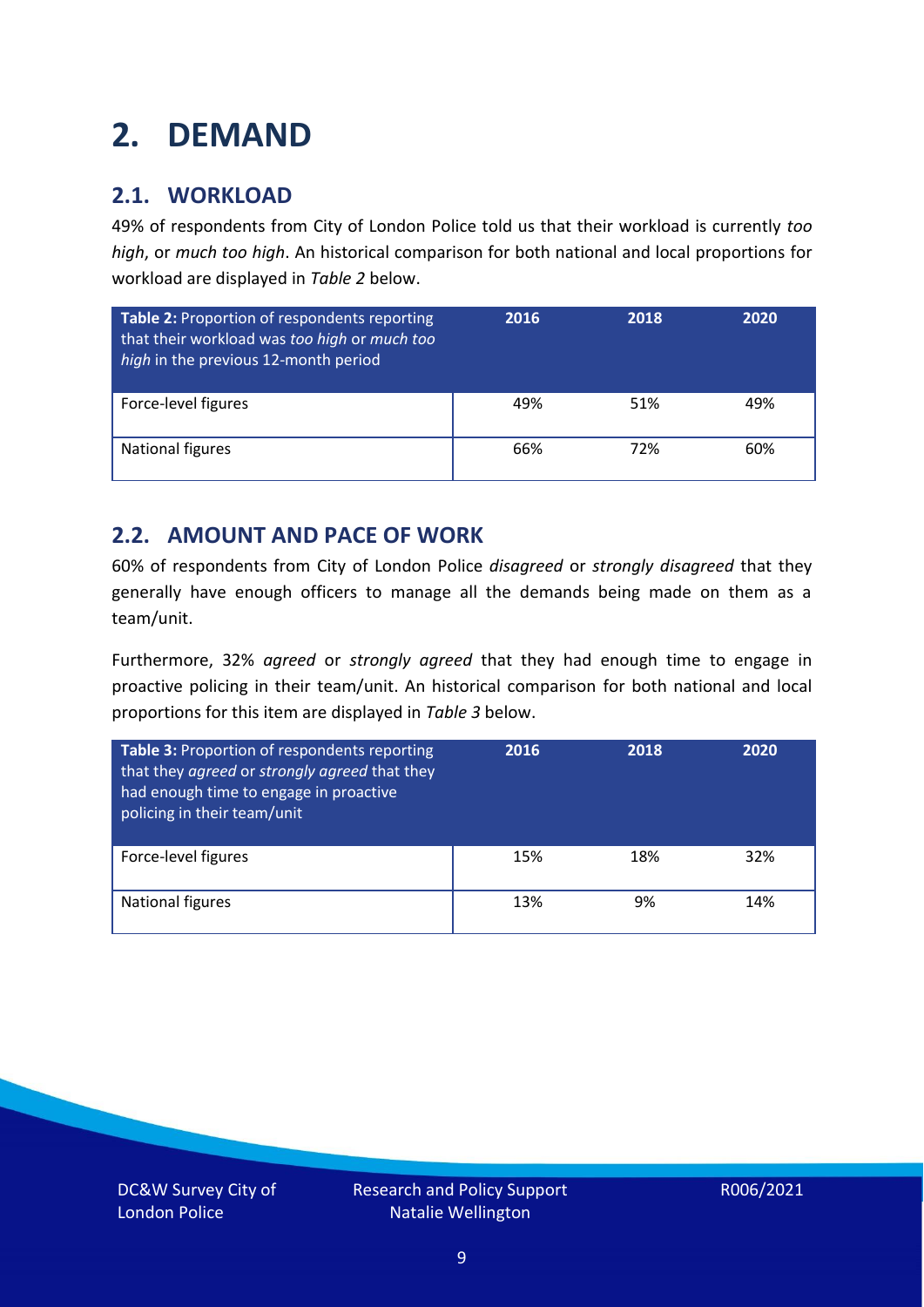### <span id="page-9-0"></span>**3. CAPACITY**

### **3.1. MINIMUM OFFICER STAFFING**

54% of respondents from City of London Police indicated that their team or unit had a minimum officer staffing level.

Among respondents whose team or unit had a minimum officer staffing level, 9% indicated that this level was *never* or *rarely* achieved.

Respondents were asked how often minimum staffing levels have been met compared to before the COVID-19 crisis. 12% reported minimum staffing levels being met *less frequently* compared to before the COVID-19 crisis.

### **3.2. OFFICER STAFFING ARRANGEMENTS**

41% of respondents *disagreed* or *strongly disagreed* that the way officer staffing levels are determined in their team/unit seems to be effective. Historical comparisons for this item and one other key item, relating to capacity to deal with demand for City of London Police, are provided in *Table 4* below.

| Table 4: Force level figures for key items relating to capacity                         |                                                               |      |      |
|-----------------------------------------------------------------------------------------|---------------------------------------------------------------|------|------|
| <b>Statements</b>                                                                       | Proportion of respondents who<br>disagreed with the statement |      |      |
|                                                                                         | 2016                                                          | 2018 | 2020 |
| The way officer staffing levels are determined in my<br>team/unit seems to be effective | 66%                                                           | 56%  | 41%  |
| There are enough officers in my team/unit for me to do<br>my job properly               | 62%                                                           | 65%  | 52%  |

DC&W Survey City of London Police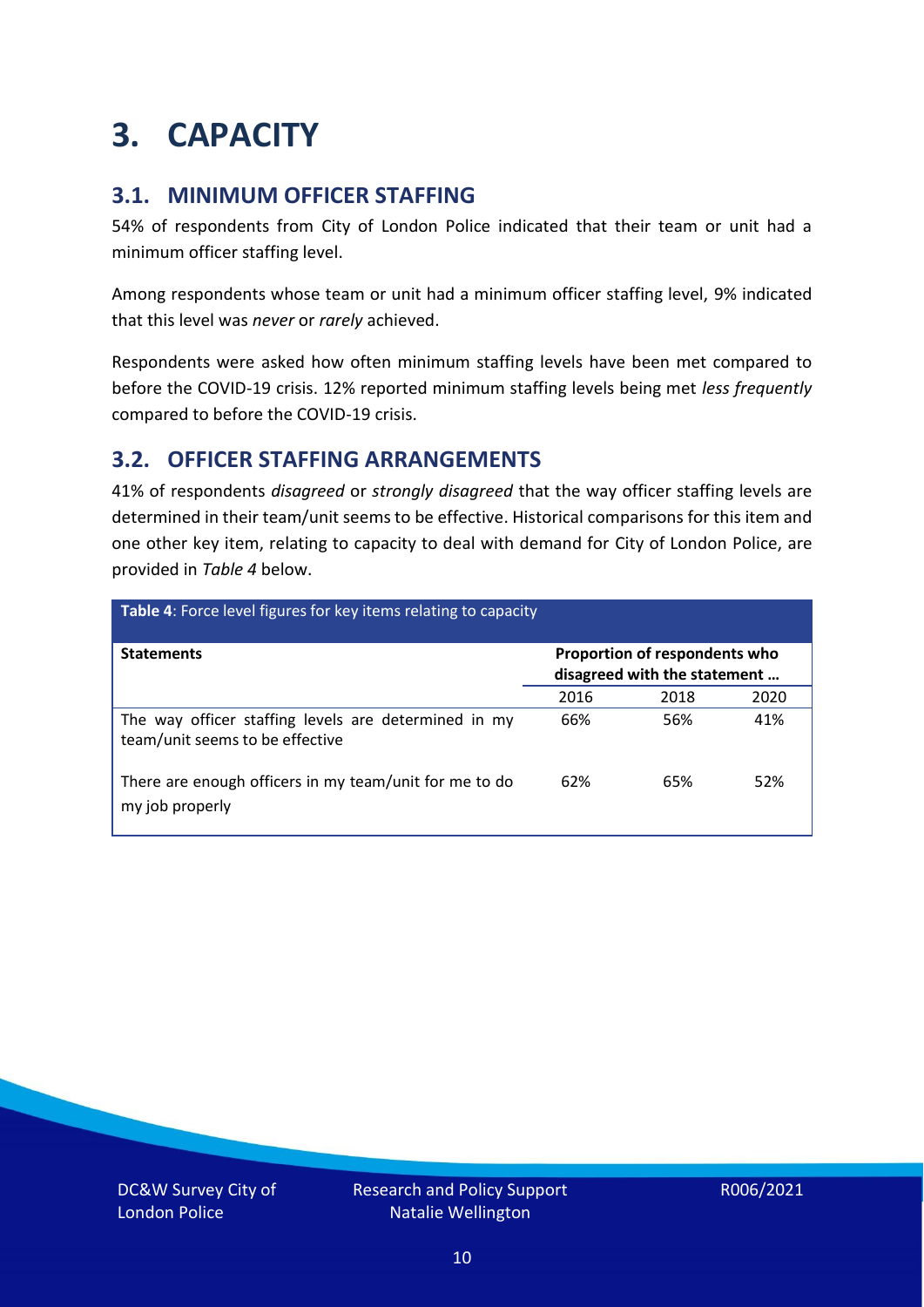### <span id="page-10-0"></span>**4. HEALTH AND WELLBEING**

### **4.1. OVERALL LIFE SATISFACTION AND WORTHWHILENESS**

Respondents were asked to rate their overall life satisfaction on a scale from 0 to 10, where 0 was *'Not at all satisfied'* and 10 was *'Completely satisfied'*. Furthermore, respondents were also asked to rate how worthwhile they feel the things they do in their life are on a scale from 0 to 10, where 0 was *'Not at all worthwhile'* and 10 was *'Completely worthwhile'.* These two items replicate the overall life satisfaction and overall worthwhileness questions posed within the Annual Population Survey by the Office for National Statistics (UK) and were included in the Demand, Capacity and Welfare Survey to enable benchmarking against the general population. vii

The average (mean) overall life satisfaction rating for the general population was 7 out of 10. The average (mean) rating for City of London Police was 6 out of 10, with 27% of respondents reporting a low overall life satisfaction rating of *4* or *less*. These results can be compared to the national average of 6/10, with 23% of respondents reporting a low overall life satisfaction rating of *4* or *less*.

The average (mean) overall worthwhileness rating for the general population was 7 out of 10. The average (mean) rating for City of London Police was 7 out of 10, with 25% of respondents reporting a low overall worthwhileness rating of *4* or *less*. These results can be compared to the national average of 7/10, with 18% of respondents reporting a low overall worthwhileness rating of *4* or *less*.

### **4.2. OVERALL PHYSICAL HEALTH**

Respondents were asked to rate their overall health on a scale from *very good* to *very poor*. An historical comparison for both national and local proportions for this item are in *Table 5* below.

| Table 5: Self-rated overall physical health |                       | 2016 | 2018 | 2020 |
|---------------------------------------------|-----------------------|------|------|------|
|                                             | Poor or very poor     | 14%  | 10%  | 14%  |
| Force-level figures                         | Neither good nor poor | 33%  | 15%  | 26%  |
|                                             | Good or very good     | 53%  | 75%  | 60%  |
|                                             | Poor or very poor     | 12%  | 7%   | 9%   |
| National figures                            | Neither good nor poor | 23%  | 17%  | 20%  |
|                                             | Good or very good     | 65%  | 77%  | 71%  |

DC&W Survey City of London Police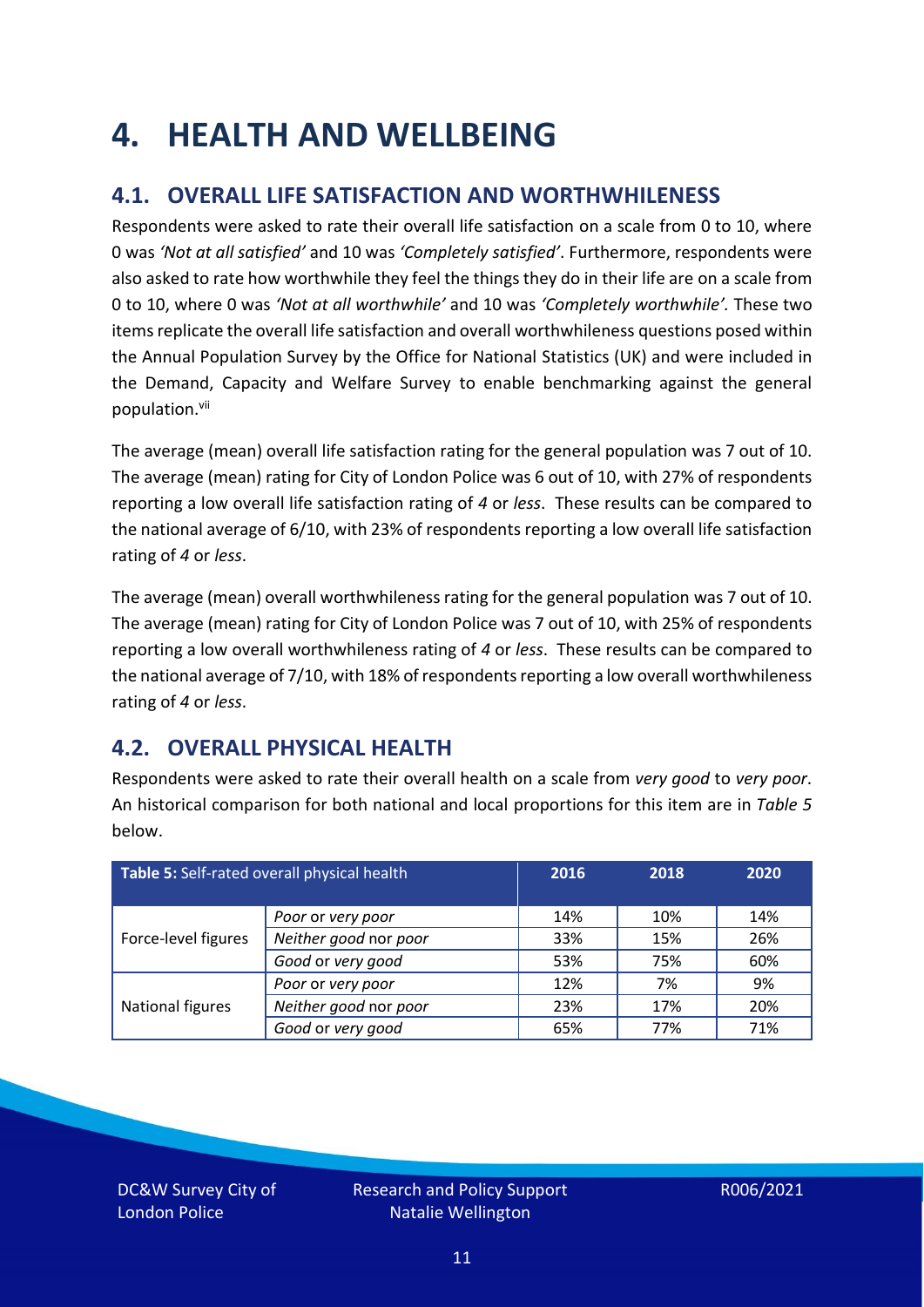### **4.3. SINGLE-ITEM INDICATORS FOR MENTAL HEALTH**

#### **4.3.1. ANXIETY AND HAPPINESS**

Overall anxiety was measured using a single-item measure. Respondents were asked to rate how anxious they had felt the day before on a scale from 0 to 10, where 0 was *'Not at all anxious'* and 10 was *'Completely anxious'*. Overall happiness was also measured using a single-item measure and respondents were asked to rate how happy they had been the day before on a scale from 0 to 10, where 0 was *'Not at all happy'* and 10 was *'Completely happy'*. These items replicate the overall anxiety and overall happiness questions posed within the Annual Population Survey by the Office for National Statistics (UK) and were chosen to enable benchmarking against the general population.<sup>viii</sup>

The average (mean) overall anxiety rating for the general population was 4 out of 10, with 36% of respondents reporting a high overall anxiety rating of *6* or *more*. <sup>8</sup> The average (mean) rating for City of London Police was 4 out of 10, with 36% of respondents reporting a high overall anxiety rating of *6* or *more*. These results can be compared to the national average of 4/10, with 35% of respondents reporting a high overall anxiety rating of *6* or *more*. 9

The average (mean) overall happiness rating for the general population was 7 out of 10. The average (mean) rating for City of London Police was 6 out of 10, with 26% of respondents reporting a low overall happiness rating of *4* or *less*. These results can be compared to the national average of 6/10, with 25% of respondents reporting a low overall happiness rating of *4* or *less*.

#### **4.3.2. STRESS**

Work related stress was measured using a single-item measure. 30% of respondents from City of London Police said that they viewed their job as *very* or *extremely stressful*.

This is *lower than* the proportion reported in the national sample (33%) and *higher than* the proportion reported by City of London Police in 2018 (29%).

Stress outside of work was assessed using an adaptation of the work-related stress measure. 8% of respondents from City of London Police said that they viewed their life outside of work as *very* or *extremely stressful*.

<sup>&</sup>lt;sup>8</sup> Please note that proportions for other wellbeing measures were not provided

 $9$  Overall scores for anxiety have been grouped and reported differently to life satisfaction, worthwhileness and happiness. The percentage of respondents scoring a high rating of *6* or *more* has been reported, as higher scores for anxiety are commonly associated with lower individual wellbeing. Whereas, the percentage of respondents scoring a very low rating of *4* or *less* has been reported for life satisfaction, worthwhileness and happiness, as lower scores on these measures are commonly associated with lower individual wellbeing.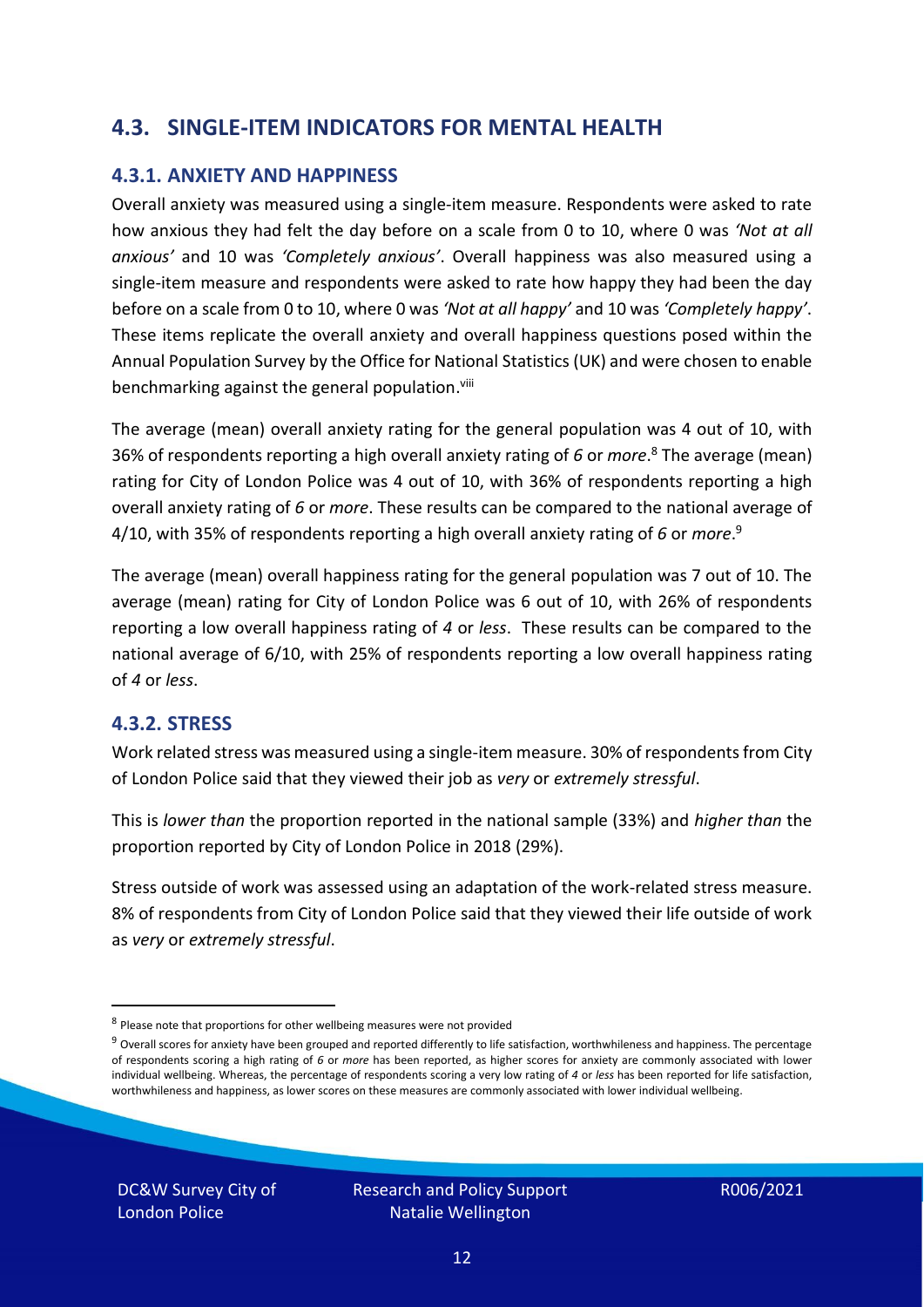#### **4.3.4. MENTAL HEALTH OVERVIEW**

A top-level broad overview of mental health and wellbeing was established using an item that asked respondents to indicate whether they had experienced feelings of stress, low mood, anxiety, or other difficulties with their health and wellbeing over the last 12 months. 78% of respondents from City of London Police indicated that they had experienced feelings of stress, low mood, anxiety, or other difficulties with their health and wellbeing over the last 12 months; with 89% of these respondents also indicating that these feelings were caused by, or made worse by work.

#### **4.3.5. MENTAL WELLBEING**

Respondents' mental wellbeing was measured using the Short Warwick-Edinburgh Mental Wellbeing Scale,<sup>ix</sup> which asked them to rate their experience during the last two weeks for seven positively framed items. A metric score was calculated which indicated participants' overall wellbeing. The higher the score is, the better their overall wellbeing is thought to be.<sup>10</sup>

The metric score for City of London Police is presented in *Table 6* below across years. This is also alongside the metric score for the national sample across years.

| <b>Table 6:</b> Average (mean) metric score for the Short Warwick-<br>Edinburgh Mental Wellbeing Scale | 2016 | 2018 | 2020 |
|--------------------------------------------------------------------------------------------------------|------|------|------|
| Force-level figures                                                                                    | 19   | 21   | 21   |
| National figures                                                                                       | 19   | 20   | 21   |

 $10$  The Short Warwick-Edinburgh Mental Wellbeing Scale was developed by the Universities of Warwick, Edinburgh and Leeds in conjunction with NHS Health Scotland (© University of Warwick, 2006).

DC&W Survey City of London Police

Research and Policy Support Natalie Wellington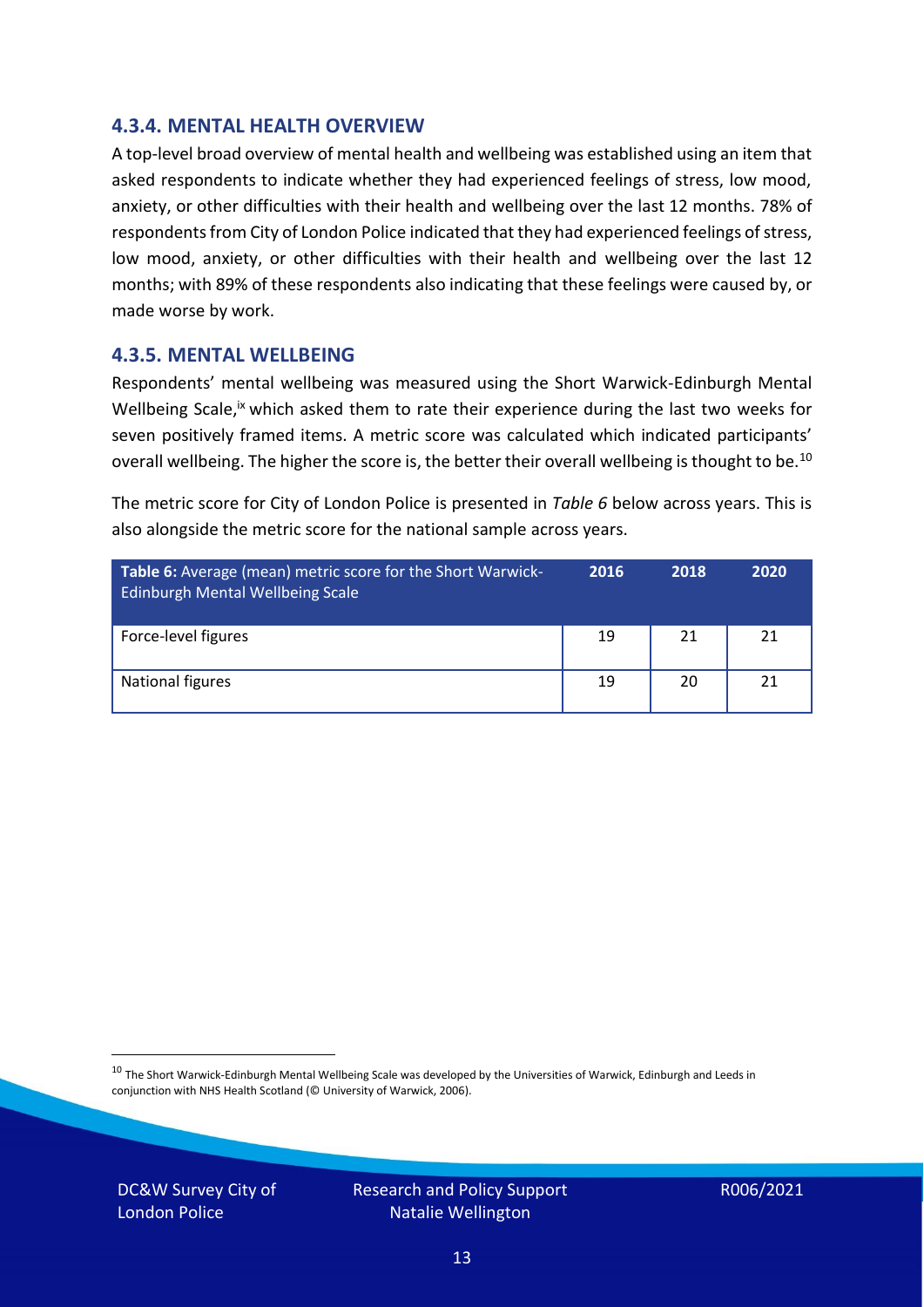### <span id="page-13-0"></span>**5. ABSENCE BEHAVIOUR**

### **5.1. ABSENCE**

47% of respondents from City of London Police reported *one* or *more* days of sickness absence and 27% of respondents indicated that at least one day of their sickness absence was attributable to stress, depression, or anxiety.

The national proportion of respondents who had taken *one* or *more* days of sickness absence was 48% and 32% of respondents indicated that at least one day of their sickness absence was attributable to stress, depression, or anxiety.

### **5.2. PRESENTEEISM AND LEAVEISM**

Presenteeism is the act of attending work while ill. This has been shown to be associated with subsequent health decline, particularly in relation to burnout, $x$  and can lead to elevated absenteeism.<sup>xi</sup> Moreover, evidence suggests that presenteeism can compound the effects of the initial illness and negatively influence job satisfaction, resulting in negative job attitudes and withdrawal from work.<sup>xii</sup>

Leaveism is a term to describe hidden sickness absence and work undertaken during rest periods. A core dimension of leaveism includes using allocated time off such as annual leave entitlements to take time off when they are in fact unwell. Findings for City of London Police across years are presented in *Table 7* below.

| Table 7: Proportion of respondents reporting the<br>following absence behaviour once or more over the<br>previous 12 months |                             | 2016 | 2018 | 2020 |
|-----------------------------------------------------------------------------------------------------------------------------|-----------------------------|------|------|------|
| Presenteeism                                                                                                                | Due to Physical health      | 93%  | 75%  | 56%  |
|                                                                                                                             | Due to Psychological health | 68%  | 58%  | 60%  |
| <b>Using</b><br>annual leave to<br>time off due to<br>take<br>health                                                        | Due to Physical health      | 68%  | 40%  | 31%  |
|                                                                                                                             | Due to Psychological health | 49%  | 36%  | 42%  |

DC&W Survey City of London Police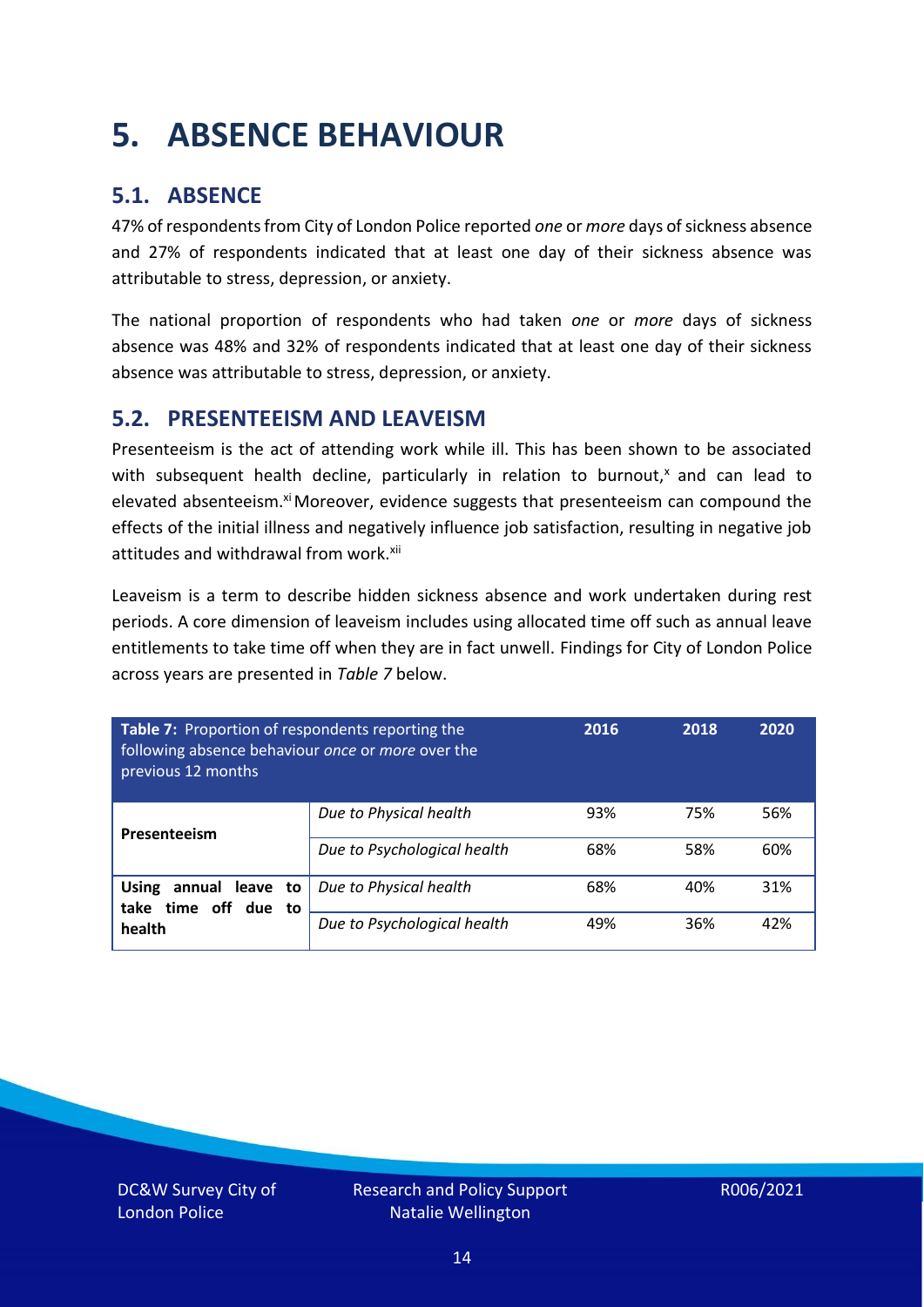## <span id="page-14-0"></span>**6. VIOLENCE AND PHYSICAL INJURIES**

### **6.1. VIOLENCE**

Verbal and physical violence was assessed using four questions regarding how often officers received verbal insults, verbal threats, spitting assaults, unarmed physical attacks, and attacks with a weapon from members of the public over the previous 12 months. Findings for City of London Police are presented in *Table 8* below.

**Table 8**: Force level figures for frequency of verbal and physical violence from members of the public

| Type of violent victimisation                                                          | Proportion of respondents indicating frequency<br>of experience as at least once a week |      |      |
|----------------------------------------------------------------------------------------|-----------------------------------------------------------------------------------------|------|------|
|                                                                                        | 2016                                                                                    | 2018 | 2020 |
| Verbal insults (e.g. swearing, shouting, abuse)                                        | 22%                                                                                     | 15%  | 6%   |
| Verbal threats (e.g. threat of hitting, threat of<br>kicking)                          | 15%                                                                                     | 7%   | 4%   |
| Spitting assaults (i.e. being deliberately spat<br>$upon)$ <sup>11</sup>               |                                                                                         | 1%   | 0%   |
| Unarmed physical attacks (e.g. struggling to get<br>free, wrestling, hitting, kicking) | 12%                                                                                     | 7%   | 1%   |
| Use of a deadly weapon (e.g. stick, bottle, axe,<br>firearm)                           | 2%                                                                                      | 1%   | 0%   |

### **6.2. INJURIES**

7% of City of London Police respondents reported that they had suffered *one or more* injuries that required medical attention as a result of **work-related violence** in the last year.

This is *lower than* the proportion reporting *one or more* injuries as a result of **work-related violence** in the national sample (16%) and *lower than* the proportion reported by City of London Police in 2018 (14%).

6% of City of London Police respondents reported that they had suffered one or more injuries that required medical attention as a result of **work-related accidents** in the last year.

DC&W Survey City of London Police

 $11$  Data on spitting assaults is not available for the year 2016 as the item was not included until the 2018 iteration of the survey.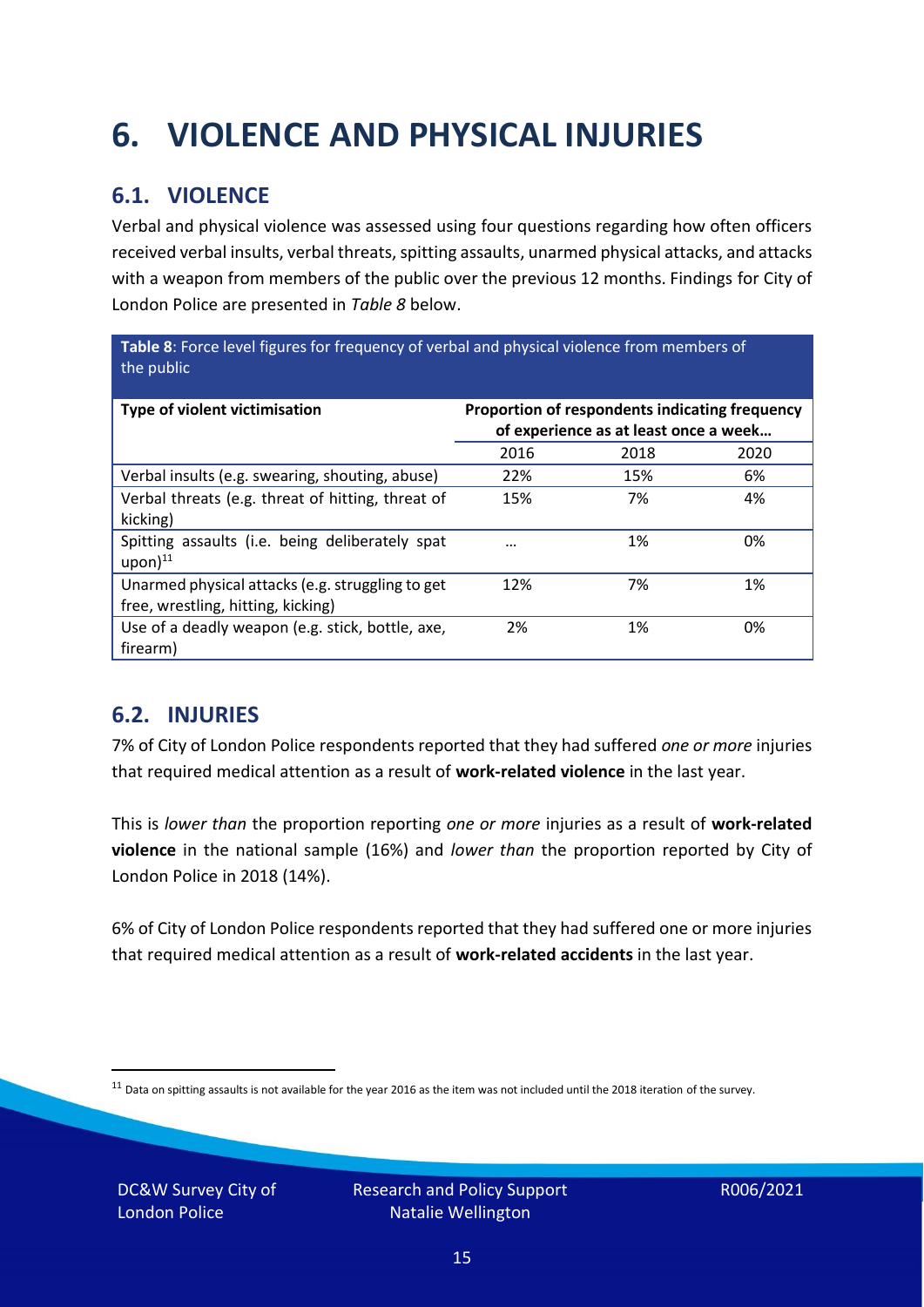This is *lower than* the proportion reporting *one or more* injuries as a result of **work-related accidents** in the national sample (11%) and *lower than* the proportion reported by City of London Police in 2018 (12%).

DC&W Survey City of London Police

Research and Policy Support Natalie Wellington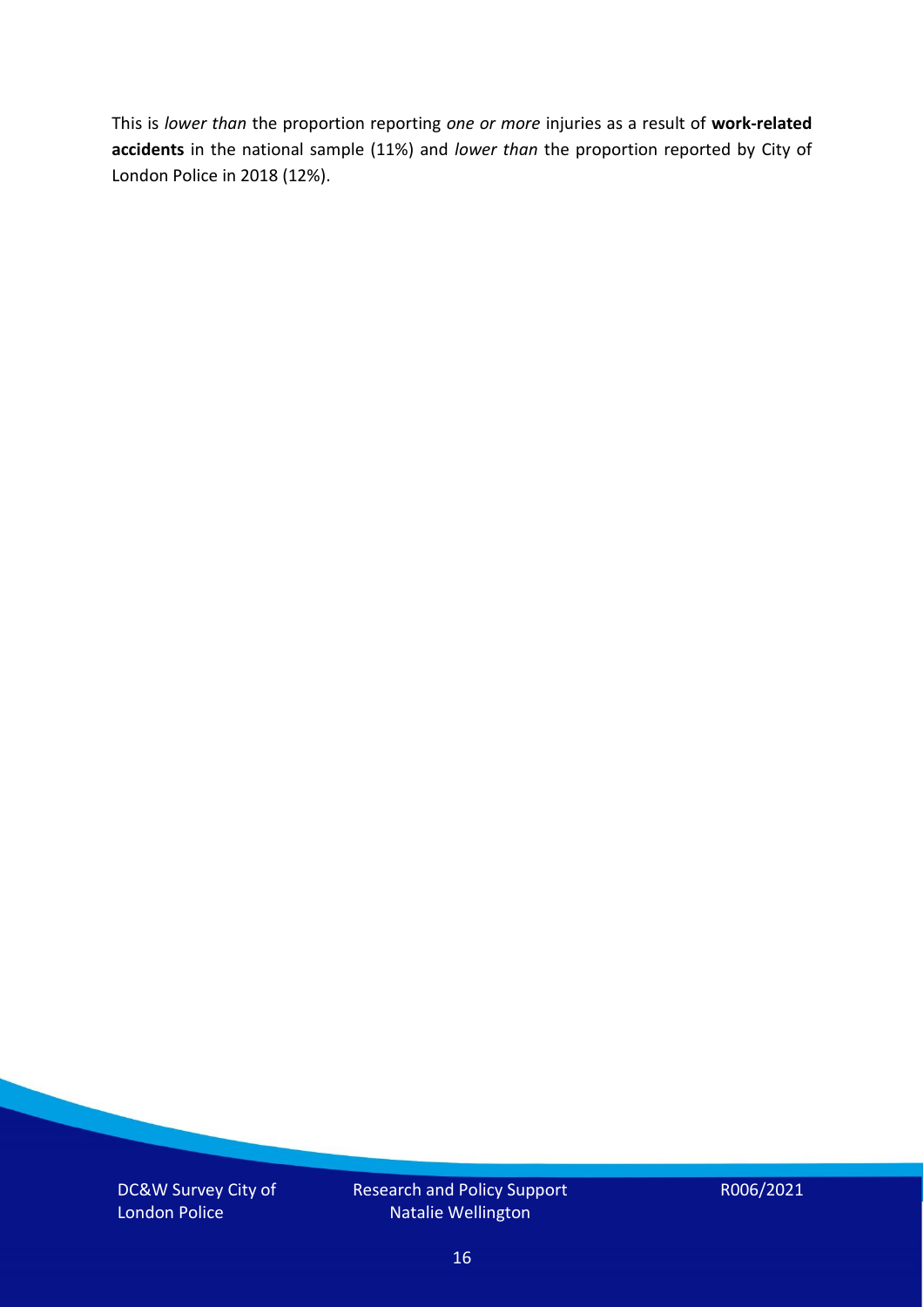# <span id="page-16-0"></span>**7. ORGANISATIONAL SUPPORT FOR MENTAL HEALTH AND WELLBEING**

### **7.1. DISCLOSURE**

Respondents who indicated that they had sought help for difficulties with mental health and wellbeing were presented with additional questions concerning disclosure to a line manager. 60% of respondents from City of London Police, for whom it was applicable, reported that they had disclosed seeking mental health and wellbeing support to their line managers. This can be compared with 67% reported by City of London Police in 2018.

#### **7.2. MENTAL HEALTH AND WELLBEING SUPPORT SERVICES**

Respondents were asked about mental health and wellbeing support services that are *reactive* (services that aim to help those that are already experiencing difficulties with their mental health and wellbeing), and *proactive* (services that aim to help people prevent difficulties with mental health and wellbeing from developing). Key findings for City of London Police are displayed in the tables below, with *Table 9* displaying both national and local proportions.

**Table 9**: Proportion of respondents reporting that they are *aware* of reactive and proactive mental health and wellbeing support services that their force offers

| <b>Questions</b>                                                                                                                                                                                                                   | Proportion of respondents |                  |
|------------------------------------------------------------------------------------------------------------------------------------------------------------------------------------------------------------------------------------|---------------------------|------------------|
|                                                                                                                                                                                                                                    | Force-level figures       | National figures |
| Reported being aware of reactive services that their force<br>offers to support the mental health and wellbeing of its<br>employees (e.g. counselling, helpline services, peer<br>support groups etc.)                             | 65%                       | 74%              |
| Reported being aware of proactive services that their<br>force offers to support the mental health and wellbeing<br>of its employees (e.g. resilience training, mindfulness<br>workshops, mental health awareness programmes etc.) | 29%                       | 43%              |

DC&W Survey City of London Police

Research and Policy Support Natalie Wellington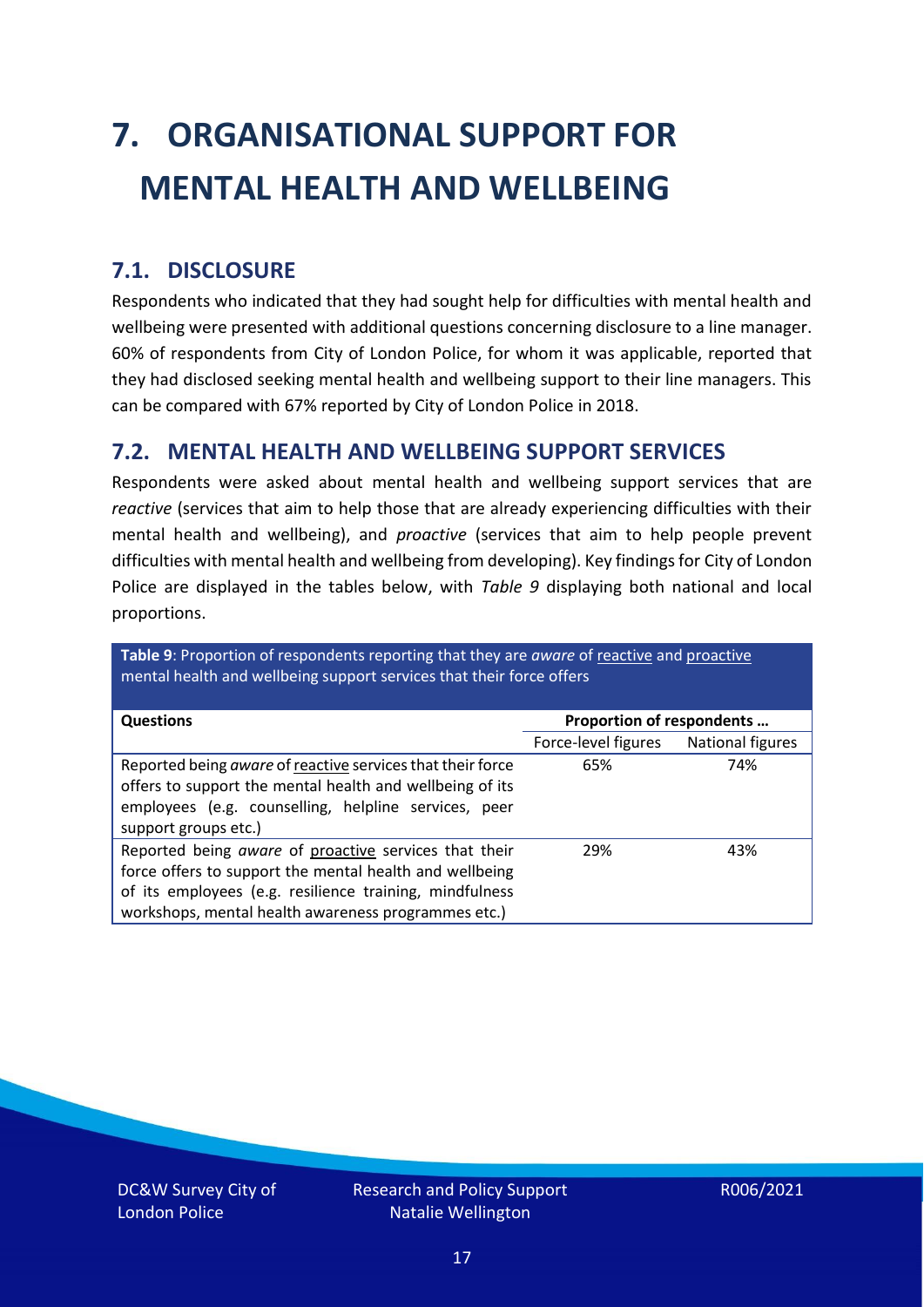### <span id="page-17-0"></span>**8. COVID-19 CRISIS**

Questions about the COVID-19 crisis have been included in this year's survey to help to better understand the impacts of working within the police service during this period. This section of the report specifically focusses on the personal impact of the COVID-19 crisis on officers, whilst organisational impacts have been reported at contextually appropriate points throughout the report.<sup>12</sup>

Respondents were asked whether they think they have or have had COVID-19. Comparisons for both national and local proportions are shown in *Table 10* below.

| Table 10: Proportion of respondents reporting whether<br>they have or have had COVID-19 | <b>Force-level</b><br>figures | <b>National</b><br>figures |
|-----------------------------------------------------------------------------------------|-------------------------------|----------------------------|
| Yes, confirmed by a positive antigen or antibody test                                   | 5%                            | 3%                         |
| Yes, based on strong personal suspicion or medical advice                               | 26%                           | 23%                        |
| No                                                                                      | 43%                           | 47%                        |
| Unsure                                                                                  | 25%                           | 27%                        |

30% of respondents from City of London Police said that they were *very* or *extremely worried* about the impact that the COVID-19 crisis will have on them personally. This can be compared to the national sample, where 22% said that they were *very* or *extremely worried* about the impact that the COVID-19 crisis will have on them personally.

Respondents from City of London Police were asked about their concern over the issues displayed in *Table 11* below (national and local proportions are shown).

| Table 11: Proportion of respondents reporting that they were very or extremely concerned over the |                 |
|---------------------------------------------------------------------------------------------------|-----------------|
| Proportion of respondents                                                                         |                 |
| Force-level                                                                                       | <b>National</b> |
| figures                                                                                           | figures         |
| 38%                                                                                               | 34%             |
|                                                                                                   |                 |
| 20%                                                                                               | 23%             |
|                                                                                                   |                 |
| 39%                                                                                               | 37%             |
|                                                                                                   |                 |
| 20%                                                                                               | 25%             |
|                                                                                                   |                 |

<sup>12</sup> For more information please see the introduction to this report on page 3.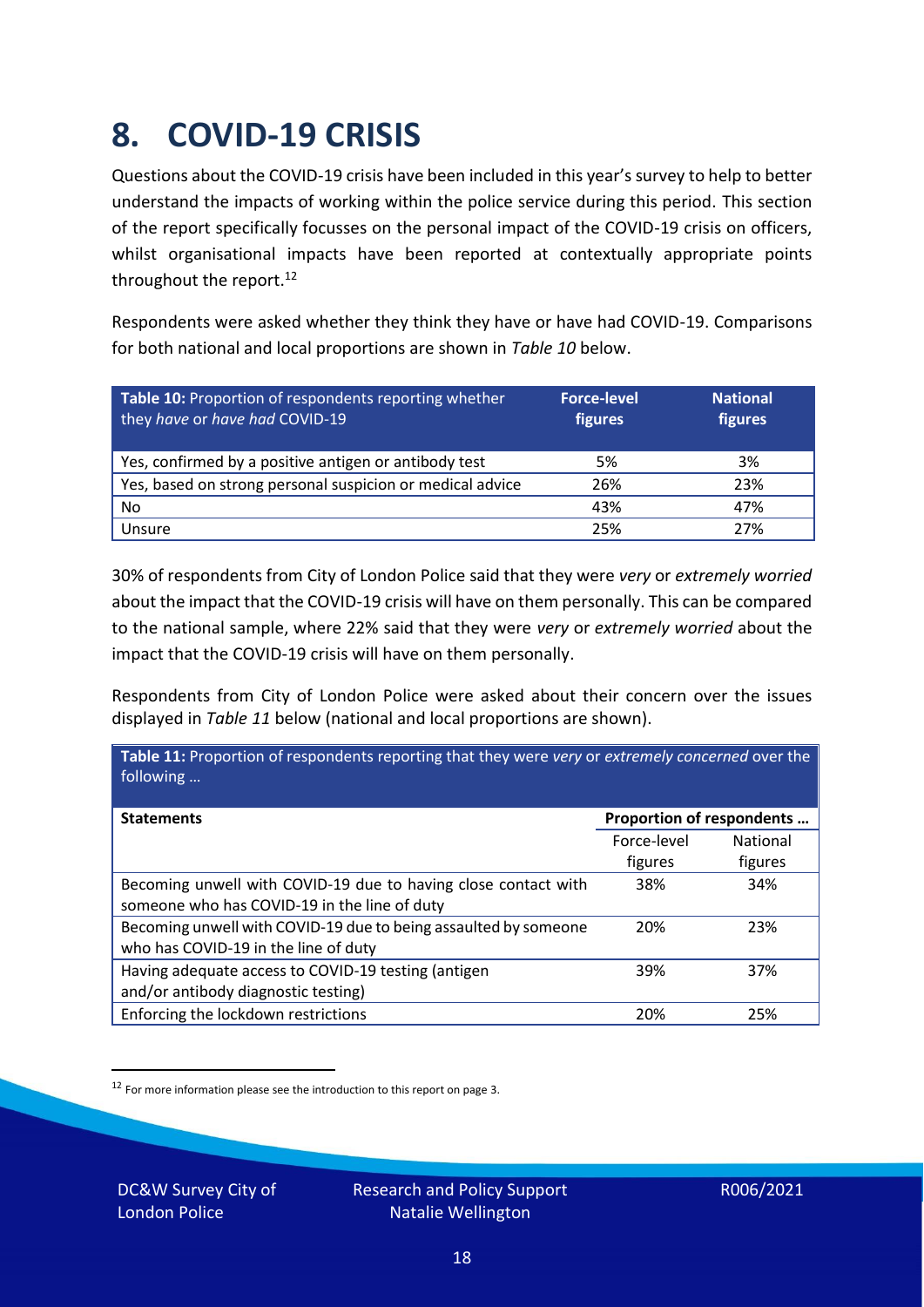Furthermore, 28% of respondents from City of London Police reported that they *disagreed* or *strongly disagreed* that they have all the equipment they personally need to protect them from COVID-19 whilst at work. This can be compared to the national sample, where 39% reported that they *disagreed* or *strongly disagreed* that they have all the equipment they personally need to protect them from COVID-19 whilst at work.

DC&W Survey City of London Police

Research and Policy Support Natalie Wellington